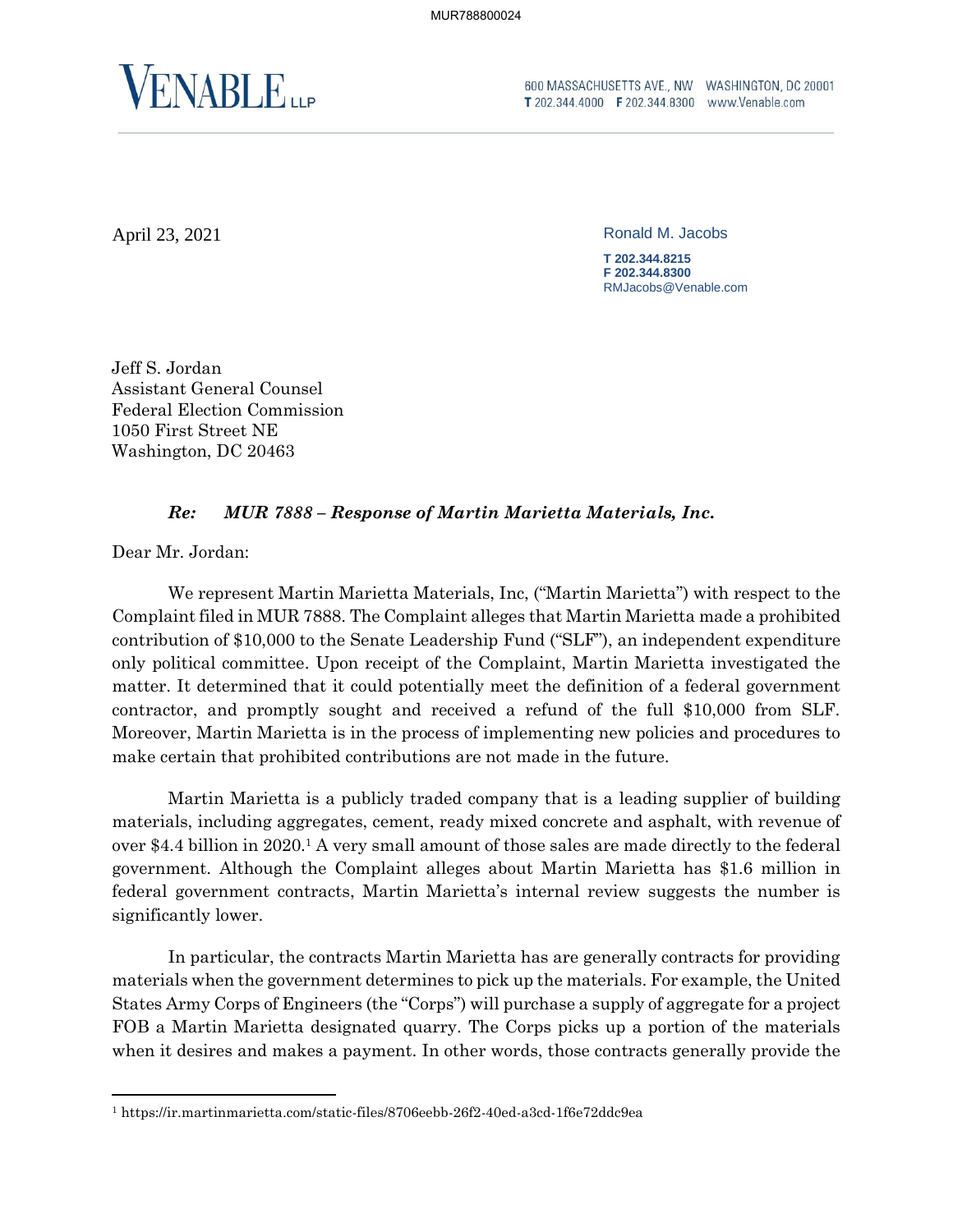

April 23, 2021 Page 2

purchasing framework for FOB material sales on an ongoing basis. They are not contracts that require ongoing performance by Martin Marietta other than having the material available for pickup when the Army Corps is ready to pickup and transport the materials (e.g., Martin Marietta does not perform construction for the government or build equipment for the government). The information in the Complaint about the contracts suggests a higher amount than what Martin Marietta actually received from the government because the government had not purchased the full amount that it could under the contracts.

Given that the government simply picks up materials and pays Martin Marietta for them, Martin Marietta did not appreciate that it could be classified as a federal government contractor subject to 52 U.S.C. § 30119(a)(1). Moreover, given the incredibly small volume of direct federal government sales (and the lack of complex contractual arrangements with the government) it did not have processes in place to prevent the contribution from being made. Martin Marietta has identified this problem and is implementing new controls to prevent prohibited contributions from being made in the future.

This case presents a good example of a situation where the Commission should dismiss the matter based on its prosecutorial discretion. The Enforcement Priority System criteria can easily guide this analysis. Those four criteria include: (1) the gravity of the alleged violation, taking into account both the type of activity and the amount in violation; (2) the apparent impact the alleged violation may have had on the electoral process; (3) the complexity of the legal issues raised in the matter; and (4) recent trends in potential violations and other developments in the law.

Here, the contribution was very small in amount and has been remedied through a refund. Other cases involving government contractors giving to independent expenditure committees and settlements have involved significantly larger contributions:

- MUR 7568: \$100,000 contribution (\$17,000 fine)
- MUR 7451: \$50,000 contribution (\$9,500 fine)
- MUR 7099 \$200,000 contribution (\$34,000 fine)

The contribution at issue here was \$10,000 and it has been refunded. Moreover, the \$10,000 was a very small percentage of the total SLF raised in 2020, meaning it had virtually no affect on the electoral process. As noted above, Martin Marietta did not appreciate that the limited contracts it held caused it to be subject to the restrictions imposed by 52 U.S.C. §